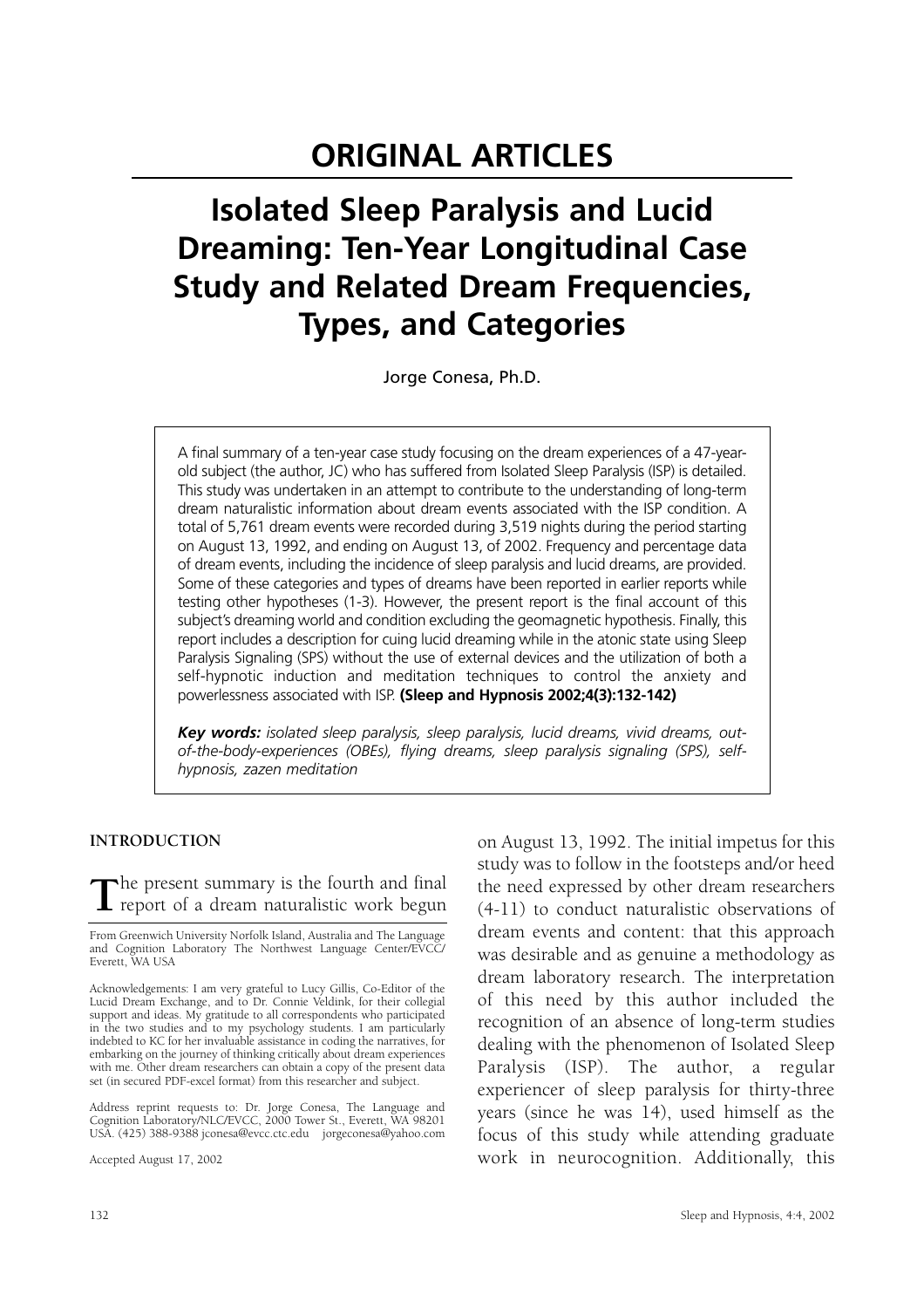study was undertaken while testing the hypothesis that sleep paralysis events occur on geomagnetically active days. The geomagnetic data will not be included in this report and the reader is referred to that literature and relevant references for inspection (1-3). Ness's (12), Firestone's (13) and Hufford's (14) cultural cases and descriptions of ISP, the "Old Hag", were watershed readings to the author in that these descriptions almost normalized a condition he had kept a secret from his family and acquaintances. Finally, group data was also gathered as a controlled check for the single case study data. I will shift from talking in the third person to the first person when the material allows it.

## **ISOLATED SLEEP PARALYSIS (ISP)**

ISP is an atonic state occurring in nonnarcoleptic and otherwise normal sleepers. During the sleep paralysis episode dreamers become conscious of their dreaming condition with the realization that they cannot move (1,15-17). Dreamers then struggle to wake up from this paralyzed state, and some develop arousal techniques to make this possible. The case subject (JC) experienced his first episode of sleep paralysis concurrent with a so-called out-of-the-body-experience (OBE) in 1969. The indelible experience occurred while in preparation for going to sleep. The subject closed his eyes as if merely resting them, and opened them only to realize that a rough surface was proximal to his face. This surface, he realized, was the texture of the ceiling in his bedroom. Upon realizing this, instinctively, the subject "turned on his belly" and thought he "saw" his physical body sleeping about two meters below. The impression of perceiving himself to be "floating" above his sleeping body caused the subject to awaken in a sudden jolt. The rest of that evening was punctuated by several ISP episodes. Since that evening, and for the following thirty-three years until the present, the subject has lived with ISP in

regular to chronic epochs. The regularity of these events and related dream experiences coupled by the real need to begin a science of observing and quantifying these regularities prompted this study. In the next section I will summarize the methodology used since 1992 as well as changing criteria that needed to be adopted as the study progressed.

## **METHODS**

## **Case Study**

The focus of this study was less about dream content, than of accurately taxonomizing and keeping daily frequencies of ISP incidents and other dream events. However, dream content information was also kept, but will not be reported here. The daily frequencies of any dream event were recorded according to the guidelines described in the first report of this series (1). Dream and other dream-related events were recorded on a calendar within 20 to 40 and always within 60 minutes upon awaking. Memories of these experiences were easy to record and keep track of, especially the sleep paralysis, flying, lucid, vivid, and extra vivid dream events. Regular dreams had to be recorded soon after awakening otherwise their content and persistence was lost. The memory of regular dreams was often lost by the end of that day; however, recollections of sleep paralysis, lucid dreams, vivid, and extra vivid dreams sometimes persisted for days. Infrequently, a daily event (a cue in conversations or in a social situation) would trigger memories of a dream from the previous night which had been forgotten. These newer, displaced recollections nevertheless consisted of clear imagery and were counted as a regular dream. The reader can go to Appendix I, p. 1272 in Conesa, 1995, for a full description of these early categories (1). This categorization schema has grown to accommodate other dreaming/sleeping situations that were not anticipated even when writing that first report.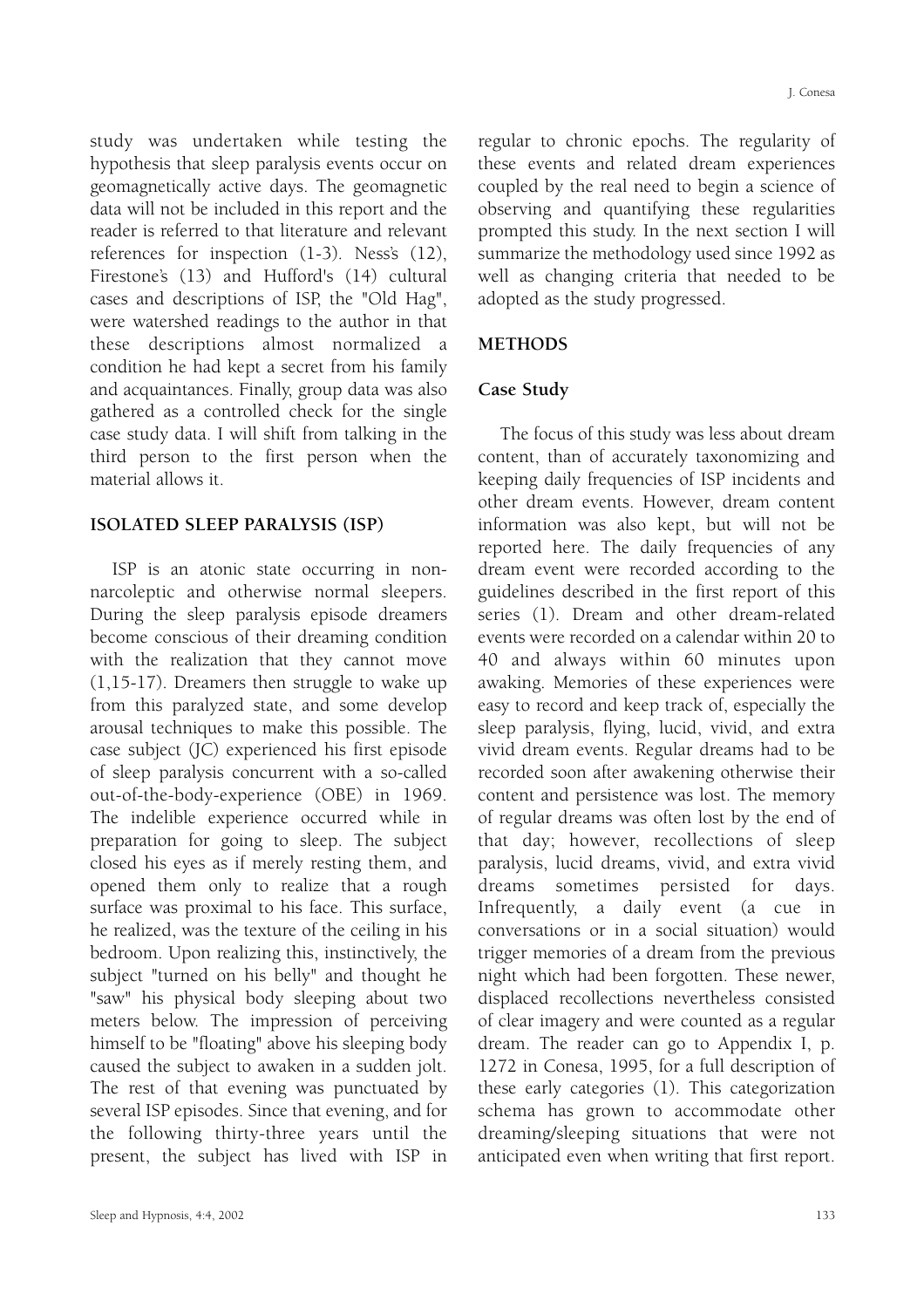Three changes to the recording criteria deserve noting. First, from the 1995 report onward, nightmares were recorded regardless of how frequently they occurred. The final analysis of the entire ten-year study recoded these new frequencies. Second, this last report also lists the frequencies for out-of-the-body-experiences (OBEs), the feeling-of-presence (FOP), and hypnagogic hallucinations. Third, four new dream event categories were included: extra vivid, induced lucid, and controlled lucid dreams. Inducing lucid dreams was accomplished through self-hypnosis or meditation techniques and via Sleep Paralysis Signaling (SPS). The next sections introduce this technique as well as explain the use of selfhypnosis and meditative techniques to induce both sleep paralysis and lucid dreams.

# **Sleep Paralysis Signaling (SPS)**

Through years of experiencing this state of bound lucidity, ISP, the experiencer, if he/she does not want to control the condition through pharmacological means or counseling, has to develop less invasive, more private, and more psychological coping skills to deal with his/her condition. The author has corroborated that the ISP condition, since it is correlational with lucid dreaming in a lot of cases, can be used as a natural cue for inducing lucid dreaming akin to feedback with electronic devices such as DreamLight (8), that alert the dreamer at the onset of oculo-motor activity and head motion. Thus subjects who experience SP routinely are in a unique position, a position of advantage over the average lucid dreamer or infrequent enticer of these experiences, since they can exploit the paralysis situation and use it as a launch pad, so to speak, for achieving dream lucidity. Functionally speaking, and in the context of eliciting lucid dreams, I am referring to this specific use of the sleep paralysis state to achieve these ends as Sleep Paralysis Signaling (SPS). As it is in my case, it is my hope that, barring any other serious side effects

(unbearable anxiety or prolonged insomnia), the chronic sleep paralysis sufferer can turn this condition to an experiential advantage and transform bound lucid states into lucid dreaming. Upon finding oneself in the atonic state, a reacquisition of self-awareness, SPS includes the ability to garnish and focus one's attention on some part of the body (focusing on the belly area works for me) while breathing purposely and calmly. Without going any further with this attentional discipline, or wanting to achieve lucid dreaming, the anxiety associated with SP may pass and the subject may either wake up or begin dreaming. The second phase of SPS includes similar techniques to those used for achieving lucid dreaming such as imagining the body spinning with the navel area as a center, imagining being crumbled up as if a piece of paper, falling, or floating away (18). Part of this second phase includes, for this subject, something he terms the "roll up" trick. After focusing on the navel area, the paralysis eases into any of these sensations, but more strongly on the sensation that one is being curled into a ball, very tightly, and the body then disappears into the navel region. This sensation usually precedes the experience of falling, or going through the proverbial tunnel. At the end of the tunnel, a third phase awaits the dreamer. It includes entering a lucid dream state and maintaining consciousness to the proper level of alertness so as to extend the experience of the controlled dreamscape and interact with dream images or beings. The interactions with these beings are intense and empirically real, and their full explication is outside the scope of this paper, perhaps awaiting the arrival of a different sort of science. The ultimate constraint for the duration of this controlled experience and phase is physiological, dependent on the amount of REM sleep allotted for that particular ultradian cycle in the evening. Until someone devises a means to prolong REM sleep periods, these exotic dream episodes will remain short, sweet, and fleeting for most dreamers. Thus,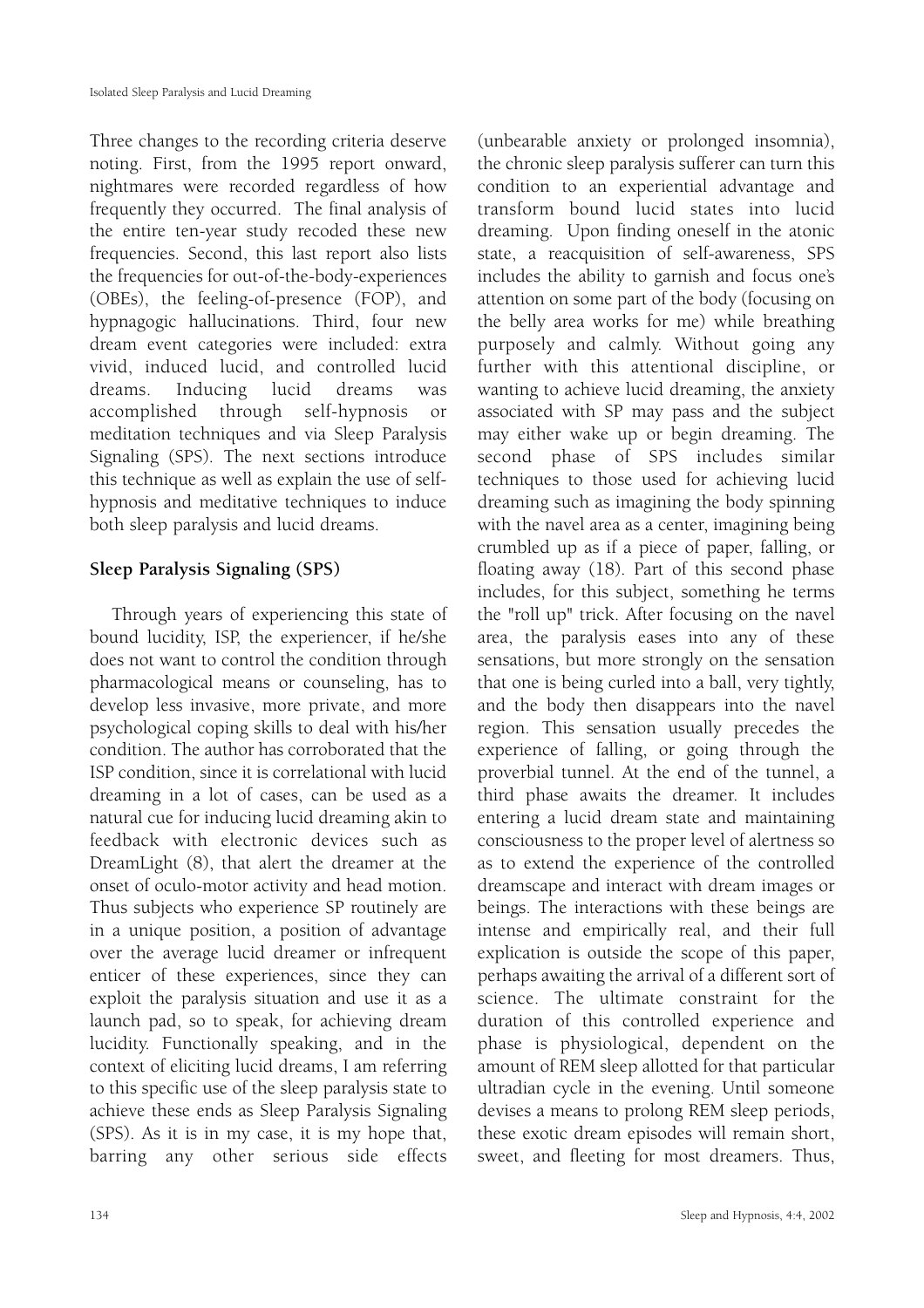throughout these three phases, consciousness is fading incrementally, from the first awareness of paralysis to the last flying dream. Nevertheless, when SPS is used for the specific purpose of inducing these states, then LDs, and OBEs ensue and a greater degree of awareness and control of the dreaming experience is achieved. My speculations on why this is the case are that:

1) The atonic state itself intensifies consciousness/awareness, more so than the average lucid dream experience since now the challenge of body paralysis and waking from it is a dire issue and even a desperate act. Regardless of whether SPS is pursued in a disciplined manner, or spontaneously achieved, even this anxious state is an increment of consciousness as self-awareness.

2) Having conquered the paralysis by a disciplined attentional exercise (disciplining the attention gained by naturally occurring paralysis) and controlled breathing, the dreamer gains greater confidence in exploring his/her conscious/lucid dreaming condition (a positive feedback effect).

3) Pursuing further control of a dreamingbody image or representation that is already easily fabricated by the naturally occurring paralysis encourages using this image to "move" within the dreamscape. There is a second opportunity for positive feedback loops with regard to maintaining a conscious state in the sense that acquiring a so-called "dreaming body" enhances the illusion of mobility and thus control. (A flying dream may be another example of this: If I am flying in my dream I must have a 'body' to fly with. If I have a body to fly with, then I must be able to control that body.)

4) For the chronic sufferer of SP, inducing lucid dreams in any other way may be harder or more convoluted a task than simply waiting for the next bout, or series of natural SPs to occur. The very knowledge that another SP event will occur, and that all one has to do is use it as a signal to achieve LDs (through SPS), psychologically primes or predisposes the subject to look forward to these events thinking that each time, the fear is lessened and the control is greater.

To be fair, SPS only increases the probability that SP will produce more positive outcomes than its usually reported anxiety, fear, or terror. Depending on the psychological state of each individual, any spontaneous SP can turn into these more negative conditions without the possibility of being able to remember or practice the entire SPS sequence. Something else needs to be in place prior to entering the sleep states that will increase the probability of entering the SP condition in an already calm and regulated psychological attitude. The next section describes a simple self-hypnotic induction and meditation that have been successfully used in creating this more benign state.

## **Self-Hypnosis**

The author is a hypnotherapist, and has naturally employed self-hypnosis when he was aware that sleep paralysis might be commencing. He and other subjects, for example, report odd body sensations, almost electrical, prior to experiencing SPs and coinciding with being abnormally tired or jetlagged. Knowing this, he decided to use a simple self-hypnotic induction to ease his fears of the anticipated experience. The induction is a combination of relaxation and attentional sequences involving imagery of a fog-like (purple) and pacifying energy source entering my body through my toes and finally engulfing me as a cocoon. As the imagery progresses, anchoring techniques have been incorporated into this sequence in order to induce relaxation of muscle groups from the toes to the crown of the head. Nowadays, I only have to do this sequence as imagery to achieve relaxation and well-being. Earlier in this practice, a few years back, practicing this particular induction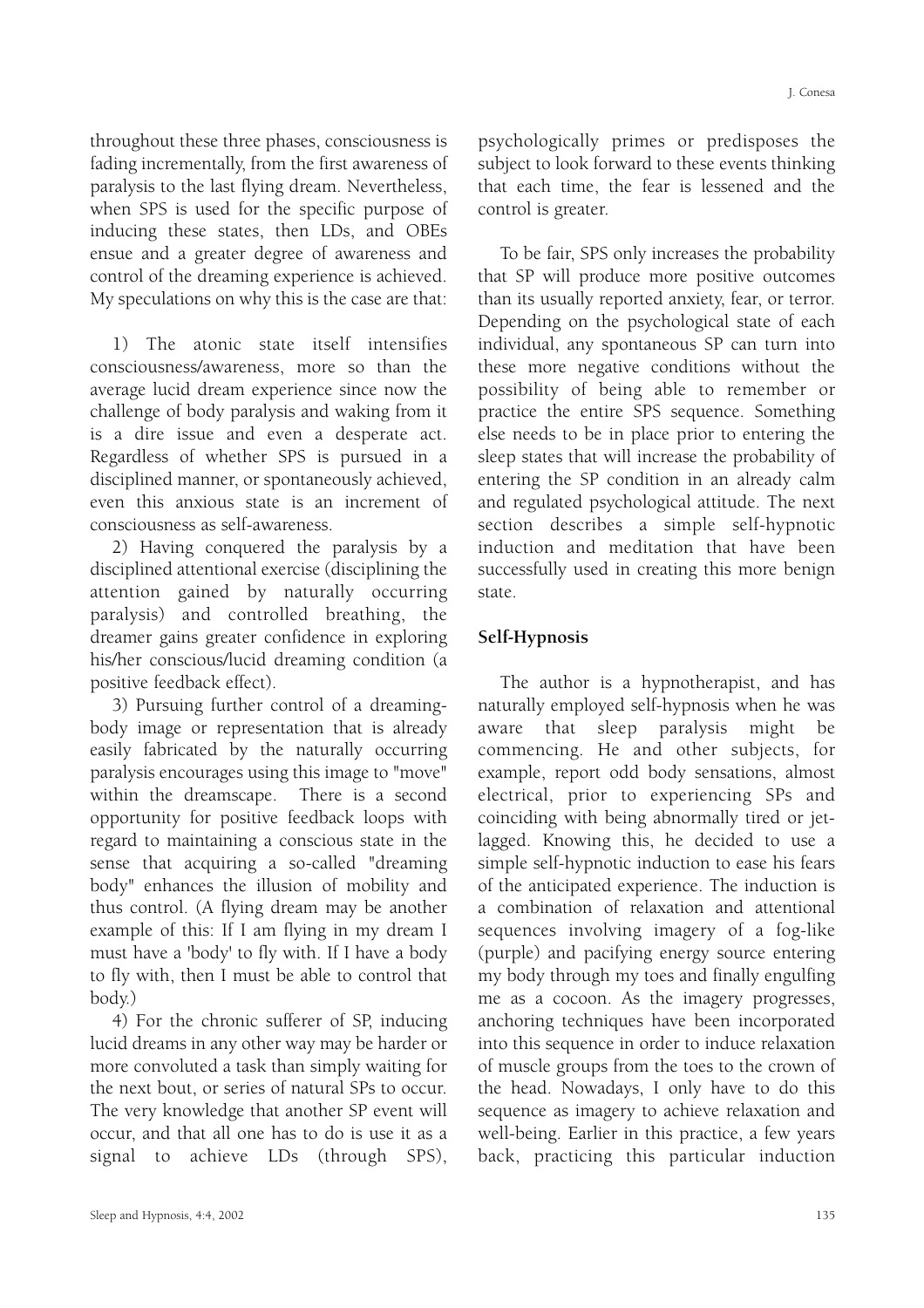employed the suggestion that if I ever experienced the paralysis I would not be afraid and I would eventually fall asleep without consciousness. These suggestions are no longer required in the imagery-only sequence since I have apparently conditioned this assumption into the process without verbal reminders. The result of this practice is entering into the SP state with the greater confidence that I am in control of this situation and, more importantly, that I experience little or no anxiety. In the last four years or so, this practice, and/or the meditation described in the next section, has resulted in greater consciousness-fluidity and movement between the phases described above under the SPS section.

# **Meditation**

A serendipitous event precipitated the use of meditation as a gentle transition between waking and dream paralytic states. The author seriously pursued zazen practice for several years and toward the later part of his training, increasingly so, sleep paralysis would occur coinciding with deeper and deeper meditational states (and, I must confess, with falling asleep while meditating!). Since practicing under these circumstances was too distracting, the author ceased zazen practice altogether. However distracting practicing meditation under these circumstances was, nevertheless, it created the condition that now the SP experience was free of anxiety and, once again, I was in control. Since that year (1986) I have incorporated a simple meditation done in bed while waiting for sleep to come. For some reason, I have adopted the induction for those days when I think SP is likely to occur and the meditation practice I reserve as a way of purposely inducing SPs or LDs when I feel alert and rested. For this meditation I used a concentration/attentional exercise, which entails finding a comfortable position lying prone on my back (a position reported to induce SPs to begin with) with eyes closed.

back of my eyelids, and imagine that the darkness I perceive and the minutia of visual imperfections that accompany this sort of vision create a three-dimensional space. Additionally, I am regulating my breathing, first by starting out with deep cleansing breaths, and then by allowing a shallow, unconscious breathing to replace the first type. The same breathing is utilized during the self-hypnosis. If I persist with the meditation, unusual imagery replaces the feeling that I am seeing threedimensional space ahead of me (I imagine this sort of exercise is similar to creating a Ganzfeld without Ping-Pong balls or a source of light.). Next, the experiences of going through tunnels, squeezing through a tight opening, spinning, hearing a buzzing sound, hearing clicks and crackles, and sometimes experiencing SPs let me know that I have succeeded in carrying everyday awareness into a sleep state. (Please refer to Dr. James H. Austin for a detailed and wonderful exploration of all preceding sleepimagery-lucid dreaming dymamics-19.) These experiences are also concomitant with the induction exercise or with falling asleep prior to experiencing SPs. To reiterate, both techniques achieve similar ends with achieving greater relaxation, less anxiety and greater control over the unfolding events. In either case, selfhypnosis or meditation, it is possible to simply fall asleep without accomplishing the more rare lucid states.

Then I look into the darkness, "through" the

This last portion of the methods I will now devote to describing three other experimental techniques for group sampling. These groups and sub-tests were incorporated in the later stages of this study (the last five years) as a way of obtaining experimental, and thus more objective, records to be compared to the case study.

# **Questionnaires**

We posted a web page that included a simple questionnaire in order to collect self-selected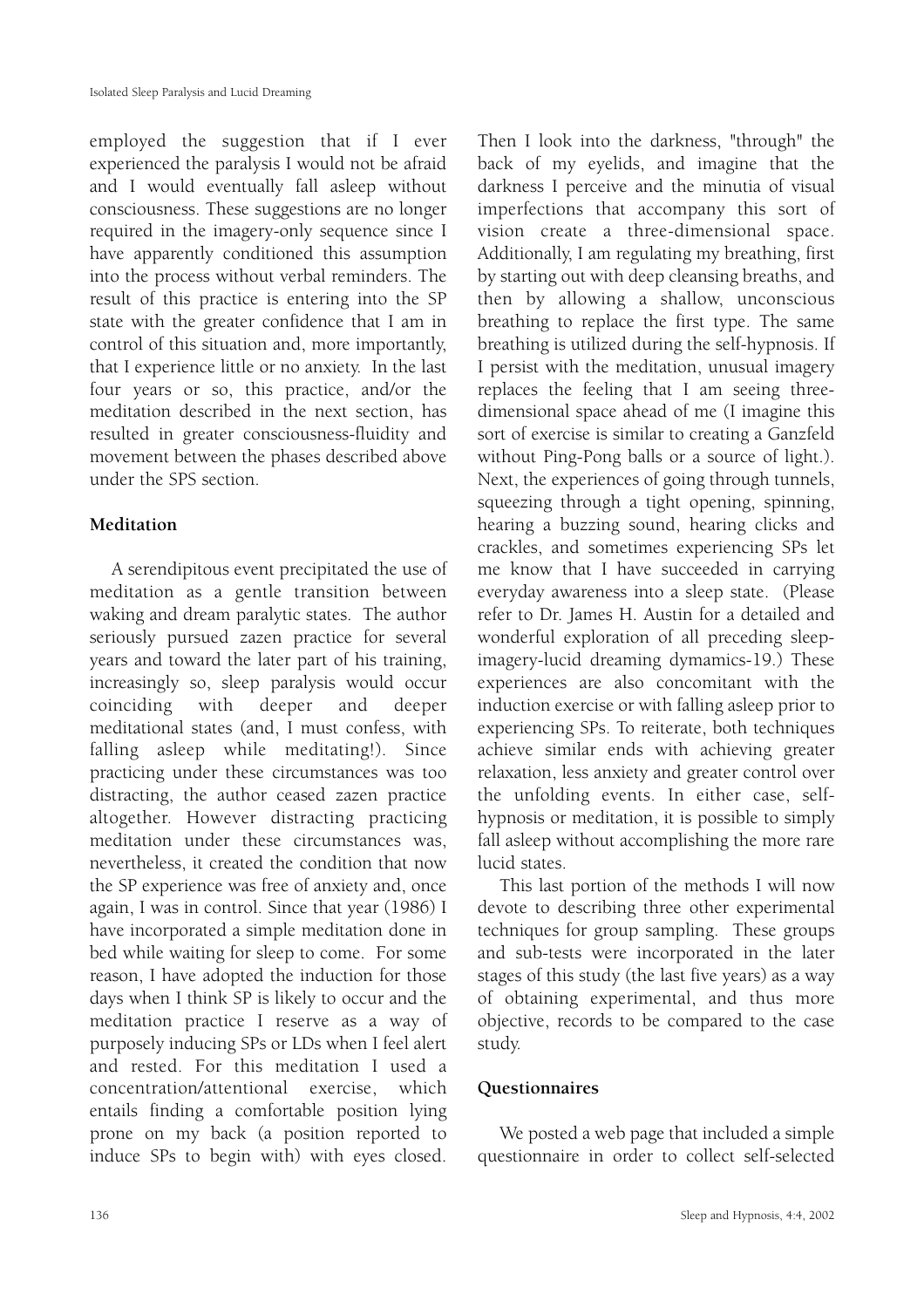impressions and experiences of SPs and related phenomena. Since the World Wide Web admits contributions form different countries these entries were sent to us from at least five countries, with the United States, Canada and UK being the originators of most of these entries. Forty-four questionnaires were properly completed.

## **Surveys**

Surveys were based on the same questionnaire posted on our website. The objective behind this second approach was to obtain a control population against which to check the case study, questionnaires and the narratives. The contributors of these surveys were not self-selected with the ISP condition but rather were psychology students, all volunteers, from three courses being taught at EVCC in the fall of 2002. These subjects were naive as to the purpose of this form and experiment. Surveys were completed in class during ten minutes of experimental time with minimal guidance. However, subjects were told that they were practicing doing an experiment and that these data would be used for other class projects throughout the quarter. Upon completing all surveys students were debriefed and were told the real reason behind doing this task. Ninety-two surveys were properly completed.

## **Narratives**

Self-selected subjects who knew they had ISP or who contributed information for a diagnosis of ISP wrote the narratives. These narratives were sent, as in the case of the questionnaires, via email communication. These records had to be codified in order to extract the dream phenomena that were to become the categories and types in order to do a comparison with the information in the questionnaires and the case study. Two raters, the author and a student co-researcher, decided

how to code these narratives. Because of their reported saliency it was very easy to code ISPs, LDs, FOPs, and the hypnagogic hallucinations. There was a disagreement between raters, mainly as a confusion that emerged when it came time to categorize some of the hypnagogic phenomena. The co-researcher, KC, felt that it was difficult to decide whether a subject was plainly hallucinating prior to falling asleep or whether the hallucination was hypnagogic and thus presumably sleep related. The compromise reached was that we were going to assume that if the narratives explicitly declared that the subject had gone to bed, closed their eyes, and hallucinated, then this was a hypnagogic experience. Fifty narratives were clear and unambiguous about dream phenomena after being read by both raters. The entire sample, 186 subjects, was composed of 144 females and 37 males. Five subjects gave no sex information in the narratives.

## **RESULTS**

## **Case Study**

Categories were initially chosen and based on empirical criteria derived from the pertinent literature and were hypotheses to be retested. In the conclusion part of this report there will be a discussion of whether or not this categorization scheme is reflected in the results. These categories pertain to the main, original or added later, taxonomy alluded to earlier (Appendix I in Conesa, 1995--1). For example, 'lucid dreams', 'flying dreams', or 'ISPs' are categories. All categories shown are exclusive. (Entries in one category are not represented in the others-independent.) I will use the term types as a subclass of a given category. For example, 'vivid dreams' is a category and one type under this category is 'extra vivid dreams'. The same applies to the three different types of lucid dreams reported here (spontaneously occurring, induced and controlled).

As Tables 1 and 2 show, percentage data and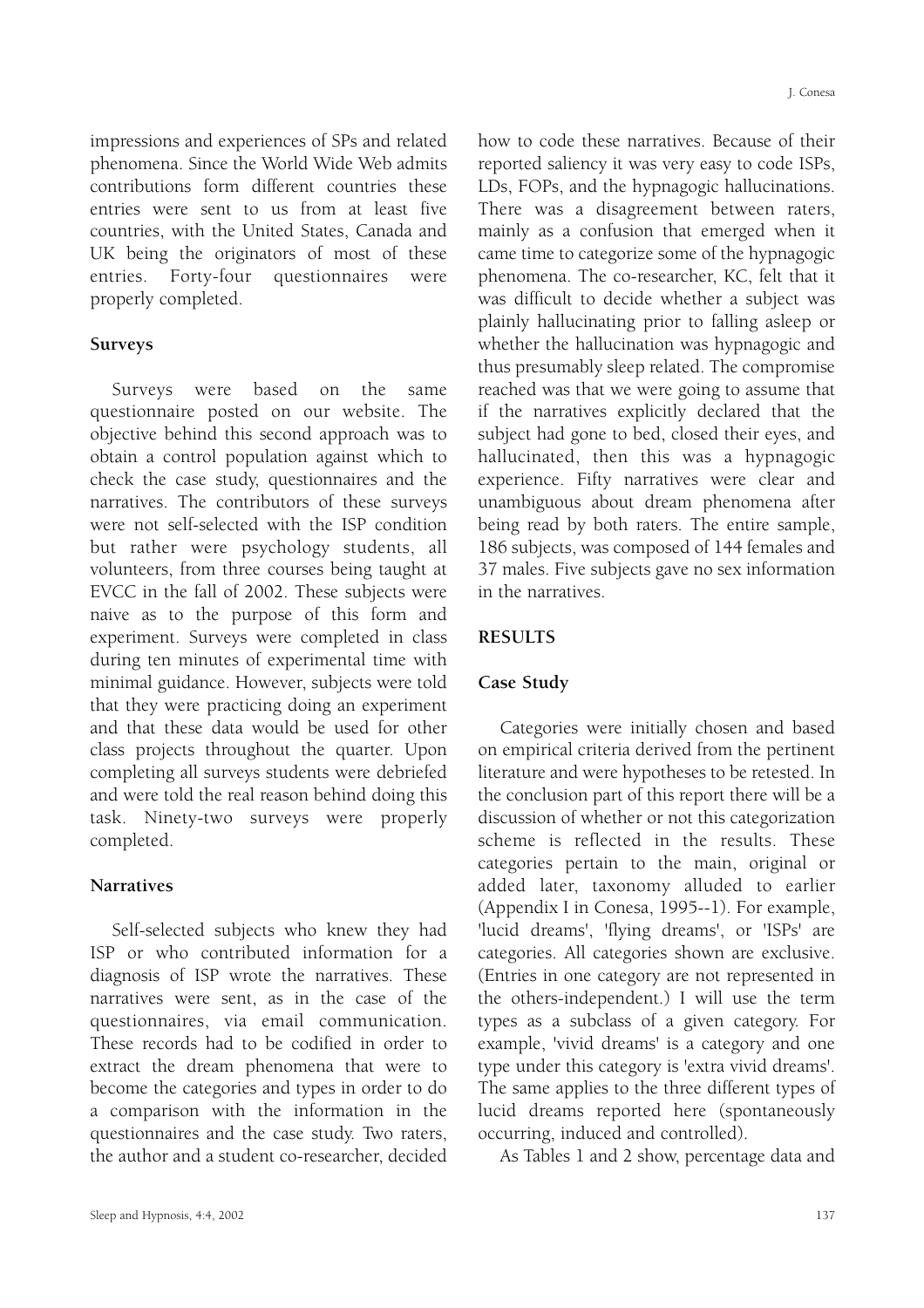|                                       | <b>Raw Frequencies</b> | Percentages |  |
|---------------------------------------|------------------------|-------------|--|
| Regular (Neutral, unmemorable) Dreams | 3,339                  | 58%         |  |
| <b>Vivid Dreams</b>                   | 839                    | 15%         |  |
| <b>Extra Vivid Dreams</b>             | 33                     | 5.7%        |  |
| <b>Negative Content Dreams</b>        | 421                    | 7%          |  |
| Sexual Content Dreams                 | 306                    | 5.3%        |  |
| <b>Flying Dreams</b>                  | 134                    | 2.3%        |  |
| Spontaneously Occurring Lucid Dreams  | 81                     | 1.4%        |  |
| Induced Lucid Dreams                  | 19                     |             |  |
| <b>Controlled Lucid Dreams</b>        | 45                     |             |  |
| <b>Isolated Sleep Paralysis</b>       | 228                    | 4%          |  |
| Out-of-the-body-experiences (OBEs)    | 4                      |             |  |

**Table 1. Raw Frequencies and Percentages of Dream Events, Types and Categories (N= 5,761 Dream Events)—3,519 Nights from 8/13/1992 Until 8/13/2002 Excluding 133 Nights**

**Table 2. Percentages of Dream Events, Types and Categories of Selected Time Epochs**

| <b>Epochs, Totals, Summations</b> | <b>RD</b> | v  | XV                       | $N(-)$ | <b>SX</b> | LD  | <b>ISP</b> | <b>FLY</b> |
|-----------------------------------|-----------|----|--------------------------|--------|-----------|-----|------------|------------|
| 8/13/1992-8/13/1995               | 57        | 21 | $\overline{\phantom{0}}$ | 10     | 6         | 1.5 | 2.6        | 1.2        |
| 8/13/1992-8/13/1999               | 58        | 17 | 3.2                      | 7.5    | 5.6       | 1.6 | 4          | 1.6        |
| First 5 Years                     | 58.5      | 19 | 1.2                      | 8.5    | 5.8       | 1.4 | 3.8        | 1.4        |
| Last 5 Years                      | 58        | 11 | 9.5                      | 6.4    | 4.9       | 1.4 | 4.1        | 3.1        |
| ALL 10 Years                      | 58        | 15 | 5.7                      |        | 5.3       | 1.4 | 3.9        | 2.3        |

raw frequencies of various categories and types of dream experiences are compared in order to assess whether stable percentages and frequencies for these categories can be observed across the span of the ten-year study. There is, for example, great stability in the percentage of regular dreams, 58%, to the rest of the category percentages and sample. More importantly, there are also frequency regularities for lucid (1.5, 1.6, 1.4, and 1.4%), sexual (6, 5.6, 5.8, and 4.9 %), or vivid and extra vivid dreams combined (21, 20.2, 20.2, and 20.5%). The occurrence of the incidence of vivid dreams combined or of lucid dreams is remarkably consistent no matter what time epochs are selected within the ten-year study (four epochs are shown on Table 2). Also, V, XV, N(-), and sexual dreams could be grouped as potential types, into a different meta category (they all share the experiential quality of being 'vivid' or of being intensely more psychologically engaging than regular dreams) with a consistent and reliable percentage/frequency of about 27%. Finally, compare these shorter-term epochs and their relations to the grand totals in percentages, adding once again both types of vivid dreams (in the "All ten-yrs" line, or 20.7). These differential set of results for the categories selected suggest variations of dream experiences that are independent. Another way to judge the degree to which these categories are unique was to conduct a posthoc correlation analyses looking at the relationship between regular dreams and the rest of the categories or at planned comparisons between targeted categories.

Table 3 shows these correlations. These correlations being of such a small magnitude, it is hard to do a fair between-categories comparison. However, the fact that these correlations are small with respect to the frequencies of regular dreams suggests that they are independent of each other. Table 4 shows a follow-up exploration of possible inter-category relationships with interesting results. The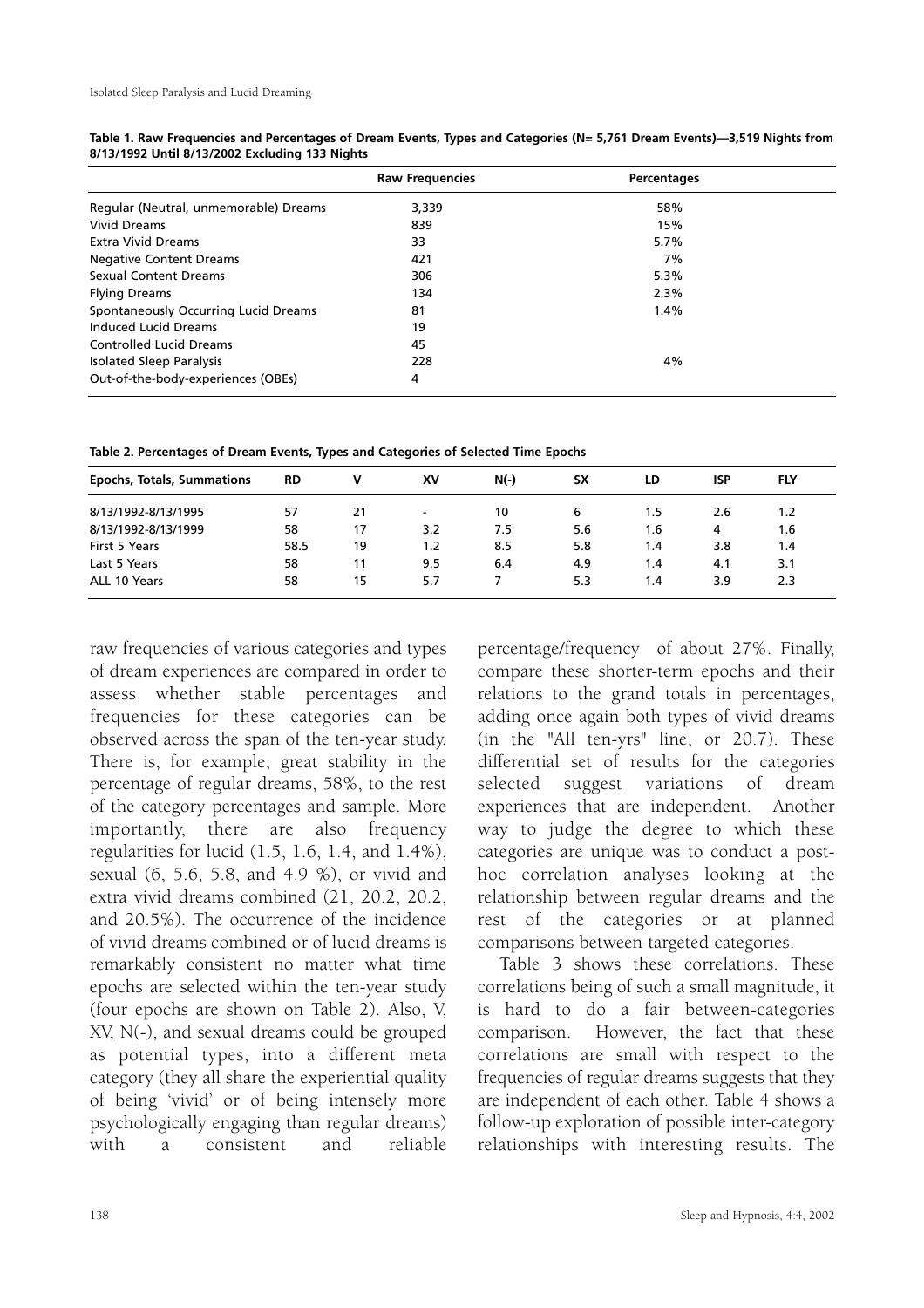| n T<br>æ<br>٠ |  |
|---------------|--|
|---------------|--|

**Table 3. Partial Correlation Matrix Showing Interrelations Among Regular Dreams and Other Dream Events, Types and Categories**

|                            | 1      |  |
|----------------------------|--------|--|
| 1 Regular Dreams           |        |  |
| 2 Vivid Dreams             | .01    |  |
| 3 Extra Vivid Dreams       | $-16$  |  |
| 4 Negative Emotion N(-)    | .02    |  |
| 5 Sexual Dreams            | .15    |  |
| 6 Lucid Dreams             | .007   |  |
| 7 Isolated Sleep Paralysis | $-.15$ |  |
| 8 Flying Dreams            | $-.07$ |  |

strongest correlation of the case study sample is between LDs and flying dreams, .81, confirming reports that these two experiences co-occur in subjects who routinely experience LDs (18). A not so surprising correlation in this table is that between SP and flying dreams. These two events seem to be mutually exclusive in this subject (flying being the antithesis of paralysis). Furthermore, a correlation between SPs and LDs proved to be strong, once again confirming reports elsewhere that these two events are co-occurring. To the extent that the subject utilizes SPS as a way to induce LDs then, it may not be a surprising finding. Finally, and confirming the independence of these categories, the correlations between SP and vivid or extra vivid dreams is almost nonexistent. That is, the SP event is overwhelmingly an atonic event with other significant disturbances that lead to a misinterpretation of what might be 'real' (FOPs, hypnagogic phenomena, and OBEs) whereas the vivid dream or even extra vividness in dreams are easily recognized as such. More simply yet, self-awareness is absent from the vivid dream imagery, but strongly felt during SPs and LDs.

#### **Questionnaires, Surveys, and Narratives**

Table 6 compares the raw frequencies of subjects' responses. Recall that the surveys act as our control group. First, the questionnaires and the surveys can be compared since they are asking the same questions of two distinct groups of subjects. The former is self-reported for SP, the latter is the control. Notice the small but significantly larger proportion of subjects who reported working through the night in the SP self-report. This number is greater in this group even though it is a smaller sample. FOPs are only reported in the SP self-report. Furthermore, the survey, control group was summarized on Table 5. Earlier reports (3, 20) claimed that a relationship might exist between working an all-night shift (a 'graveyard' shift) and an increased incidence of SPs. Table 6 illustrates this relationship to the extent that nine counts of admitting working an all-night shift occurred in the smaller questionnaire data,

**Table 4. Selected (Planned) Correlations Showing Interrelations Among Some Dream Events, Types and Categories**

|                            |     | 2      | 3      | 4      | 5      | 6      |  |
|----------------------------|-----|--------|--------|--------|--------|--------|--|
| 1 Isolated Sleep Paralysis | .31 | $-.06$ | $-.01$ | $-.29$ |        |        |  |
| 2 Lucid Dreams             |     |        |        | .81    |        |        |  |
| 3 Vivid Dreams             |     |        |        |        |        |        |  |
| 4 Extra Vivid Dreams       |     |        |        |        | $-.12$ | $-.10$ |  |
| 5 Flying Dreams            |     |        |        |        |        |        |  |
| 6 Negative Emotion N(-)    |     |        |        |        |        |        |  |
| 7 Sexual Dreams            |     |        |        |        |        |        |  |

**Table 5. Survey Data: Percentages of Subjects Reporting SPs, LDs, Neither (N= 92)**

| <b>SPs Only</b> | SPs(with LDs) | LDs Only | <b>Neither SPs NorLDs</b> |
|-----------------|---------------|----------|---------------------------|
| 7(7.6%)         | 15 (16.3%)    | 46 (50%) | 24 (26%)                  |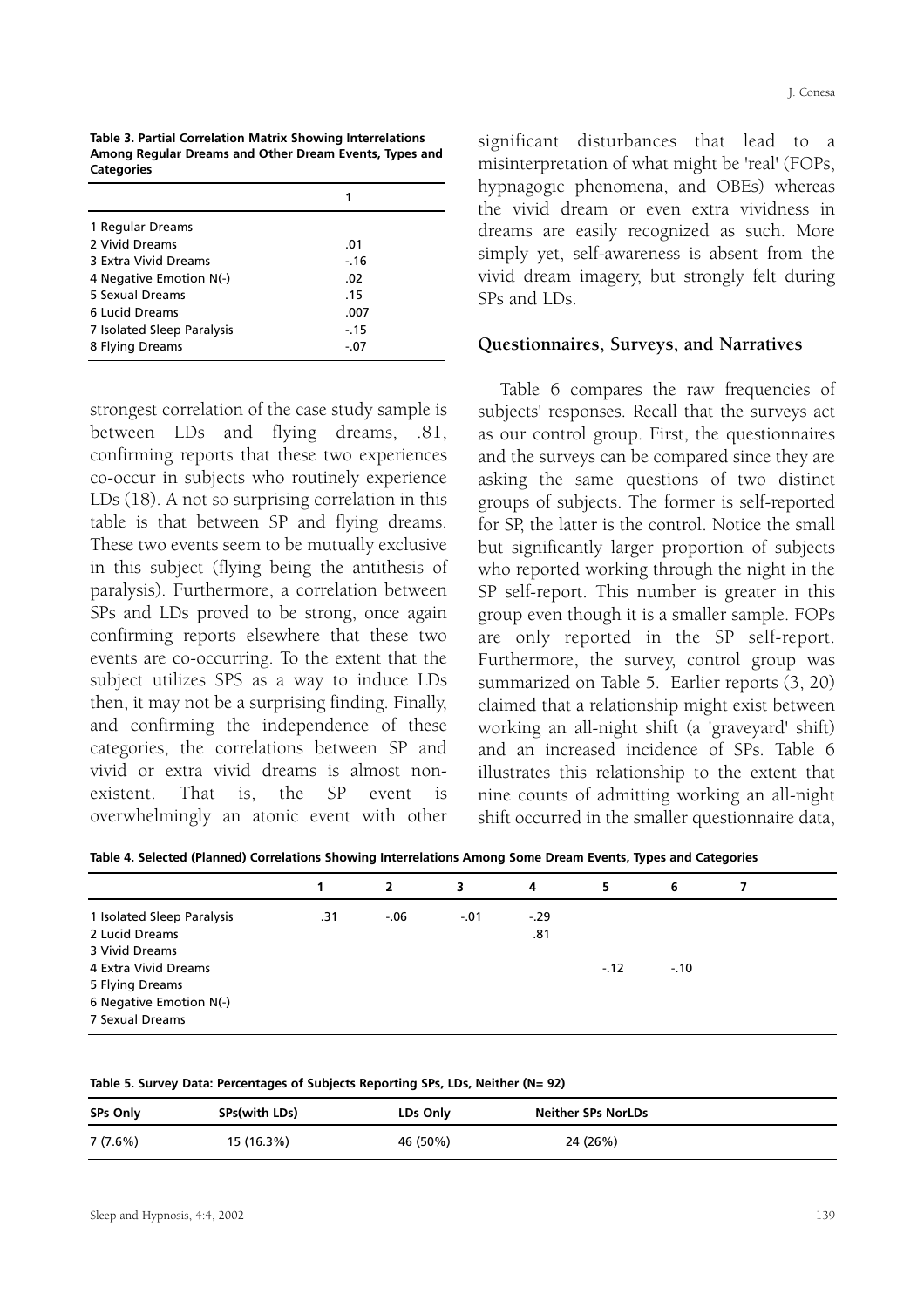| Data Source                                                               | Narc | Inso.                    | Apnea                    | Grv.Sft.                 | <b>FOPs</b>              | <b>OBEs</b>              | <b>ISP</b> | <b>HvHa</b>              | LD                       |
|---------------------------------------------------------------------------|------|--------------------------|--------------------------|--------------------------|--------------------------|--------------------------|------------|--------------------------|--------------------------|
| Questionnaires                                                            |      |                          |                          |                          |                          | $\overline{\phantom{a}}$ | 44         | $\overline{\phantom{a}}$ | $\overline{\phantom{0}}$ |
| Surveys                                                                   |      | 3*                       | 0                        |                          | $\overline{\phantom{a}}$ | $\overline{\phantom{0}}$ | 22         | $\overline{\phantom{0}}$ | 61                       |
| <b>Narratives</b>                                                         |      | $\overline{\phantom{0}}$ | $\overline{\phantom{a}}$ | $\overline{\phantom{0}}$ |                          |                          | 50         | 19                       | 14                       |
| (N= 186: 144 Females; 37 Males; and 5 gave no sex information-narratives) |      |                          |                          |                          |                          |                          |            |                          |                          |

**Table 6. Questionnaires (n= 44), Surveys (n= 92), and Narratives (n= 50): Environmental, Sleep Disorder, and Miscellaneous Data**

[Narc., Narcolepsy; Inso., Insomnia; Apnea; Grv.Sft., Works a graveyard shift (8PM until 8AM); FOPs, Feeling of Presence (may include incubi accounts); OBEs, Out-of-the-body-experiences; ISP, Isolated Sleep Paralysis; HyHa., Hypnagogic Hallucinations; LD, Lucid Dream.]

\* All three were females

but only one was reported in the larger control, survey group. In other words, these nine reports constitute 20% of the questionnaire sample but only 1% of the survey group. This suggests that this trend, if replicated in other studies, is an example of an occupational hazard that may trigger SPs in already sensitive individuals. Going back to Table 5 again, it is interesting to note that depending on how one classifies the SP experience (with or without the incidence of LDs), different demographics and numbers emerge with estimates, albeit from a very small sample, showing the prevalence of the SP experience as 7.6 % (without reports of LDs), 16.3 % (with reports of LDs) or their addition to 23.9 % of this sample. The literature has reported this range depending on the size of the sample, or from what population/country the sample was taken (20-23). In this sample, it is either 7.6 % or 23.9 % depending on what one is looking for and the questions one is asking. Sleep paralysis researchers should consider this range an authentic distribution with some variance allowed for sampling effects. Comparing the narrative data on Table 6 to Table 5 it is also interesting to note the percentage of individuals who report both SPs and LDs. That is, 28% of the subjects who wrote these narratives, as compared to only 16.3 % in the surveys, report both SPs and LDs. Again, these differences are to be expected given the fact that both the questionnaire and the narrative groups are self-reporting SPs routinely and that SPs and LDs co-occur (18). Furthermore, the narrative data yielded greater frequencies when selfreporting FOPs, OBEs, and hypnagogic phenomena. This was strictly an artifact and testing phenomena since these categories were not included as questions in the other two groups. They remain a curiosity to be compared later with other reports and yields. Finally, in all three samples, there was almost a total absence of other sleep disorders such as insomnia, narcolepsy and sleep apnea. Nevertheless, a handful of SP sufferers complained of frequently waking up throughout their sleep cycle. This very activity can increase the overall frequency of cortical beta activity being punctuated with very dynamic sleep events, stages and cycles resulting in an increased probability for SP to occur.

## **DISCUSSION**

The consistencies found in tables 1 and 2 suggest either that the dream reports are recorded using distinct and clear-cut categories with a certain degree of discipline and attention, simply an artifact of data gathering methods, or more significantly that these dream experiences and categories occur naturally and are truly distinct in the dream life of this particular subject. However, and generally speaking, this stability echoes a clear distinction between the quality and the differential dream content found in the literature between these various dream experiences. For example, few scientists or casual observers will ever confuse a SP with a sexual dream or a flying dream with a SP episode. If so, phenomenologically or physiologically speaking (compared to even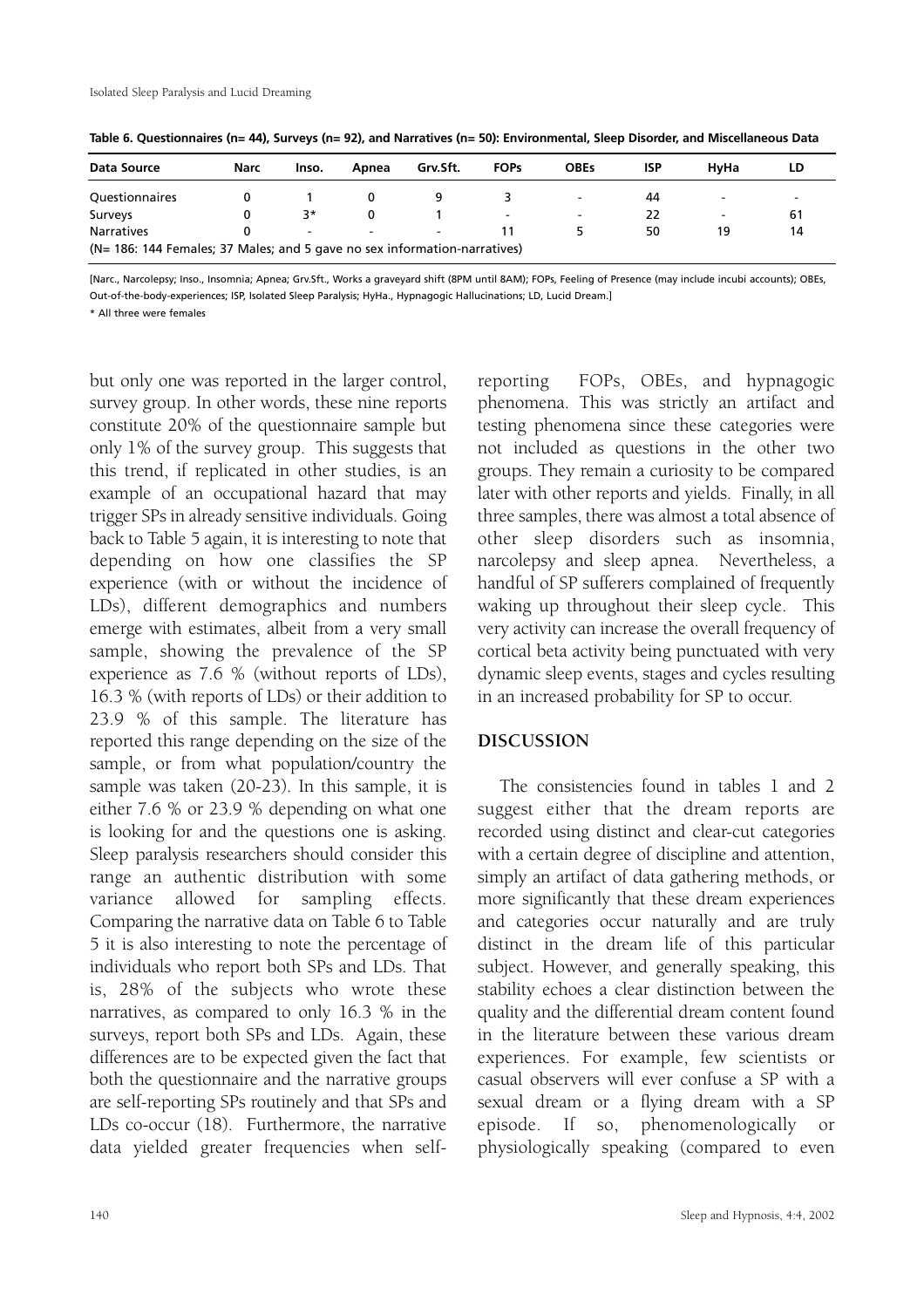sleep laboratory data), these categories are arguably distinct and the frequencies presented on tables 1 and 2 are, in these respects, naturally occurring phenomena and cycles, and in this subject, truly represent his dreaming world and condition. Tables 3 and 4 assist in this process of elucidation to the extent that the general as well as the specific correlations and comparisons suggest an independence where there should be one, and intimacy of variables that ought to coexist because dreamers say they do. Obviously, this case study, albeit long-term and comprehensive, needs to be compared to larger populations of chronic sufferers of Isolated Sleep Paralysis and to routine experiencers of lucid dreaming in order to establish larger population normalizations. This was attempted here by introducing data from three independent and varied sources with an added input of 186 subjects. Assuming that the comparisons between the individual case study and group data are authentic (e.g., the correlational work), then representativeness and normality, of the different categories and corresponding percentages, could be used to assess whether these categories are of higher or lower numbers in other dreamers' reports, and to judge, if one argues for the impact of daily experience to be represented in dream content as well, psychogenically, whether these deviations correspond to different developmental stages, profound psychological/biological disturbances, and/or temporary preoccupations.

At least at the very beginning, attempts were made to record dream content according to established recording criteria (24). However, since the focus of the study was on the phenomena of Isolated Sleep Paralysis and Lucid Dreaming, and the relationship between them with respect to other geophysical parameters (1,2), new categories of phenomenological events needed to be described and recorded, and only a very small percentage of "interesting dreams" were so classified. This was particularly the case when it came to inducing and preserving lucid dreams while using SPS, or during the control of lucid dreaming while employing meditational or selfhypnosis techniques. Regarding these, the literature and recommendations of Stephen LaBerge (9) were more appropriate and useful. With greater control of the dream world via SPS or cuing, the strange phenomenology of the controlled dreamscape (including the experiential hyper-reality of otherworldly encounters, visitations and practical information sharing) necessitates classifications that now only exist in the dysfunctional medical literature or in fringe-type literature outside scientific psychiatry or psychology. These experiences await further classification and study. Nevertheless, the present study was a serious attempt to investigate further, longitudinally, via naturalistic methodology, dream content, category, frequency and type, while focusing on SP events, in natural surroundings without the artificiality or the impositions of sleep laboratory settings. While doing so, then, these findings, if proven not to be too idiosyncratic, can be utilized to gauge other frequencies of these dream experiences found in similar studies. Or, other studies can shed light on the validity of this report.

The longitudinal data will be analyzed further. For example, lag analysis can be used to establish-given a chosen timeline of days, weeks, months or years-causal relationships between one dream event and another. This type of statistical analysis could yield the causal links now missing, for example, whether SPs are causal to LDs, or LDs are causal to flying dreams, or even whether sexual dreams are causal to flying dreams (or vice versa). The case study data set also contains information about illness (flu, cold, allergies), recurrent dreams (only four in the entire ten-year period), hypnagogic hallucinations, a second longitudinal data set belonging to the daughter of the author who also suffers from occasional ISP, and diverse phenomenological reports. These other investigations will proceed even though the longitudinal study has ended.